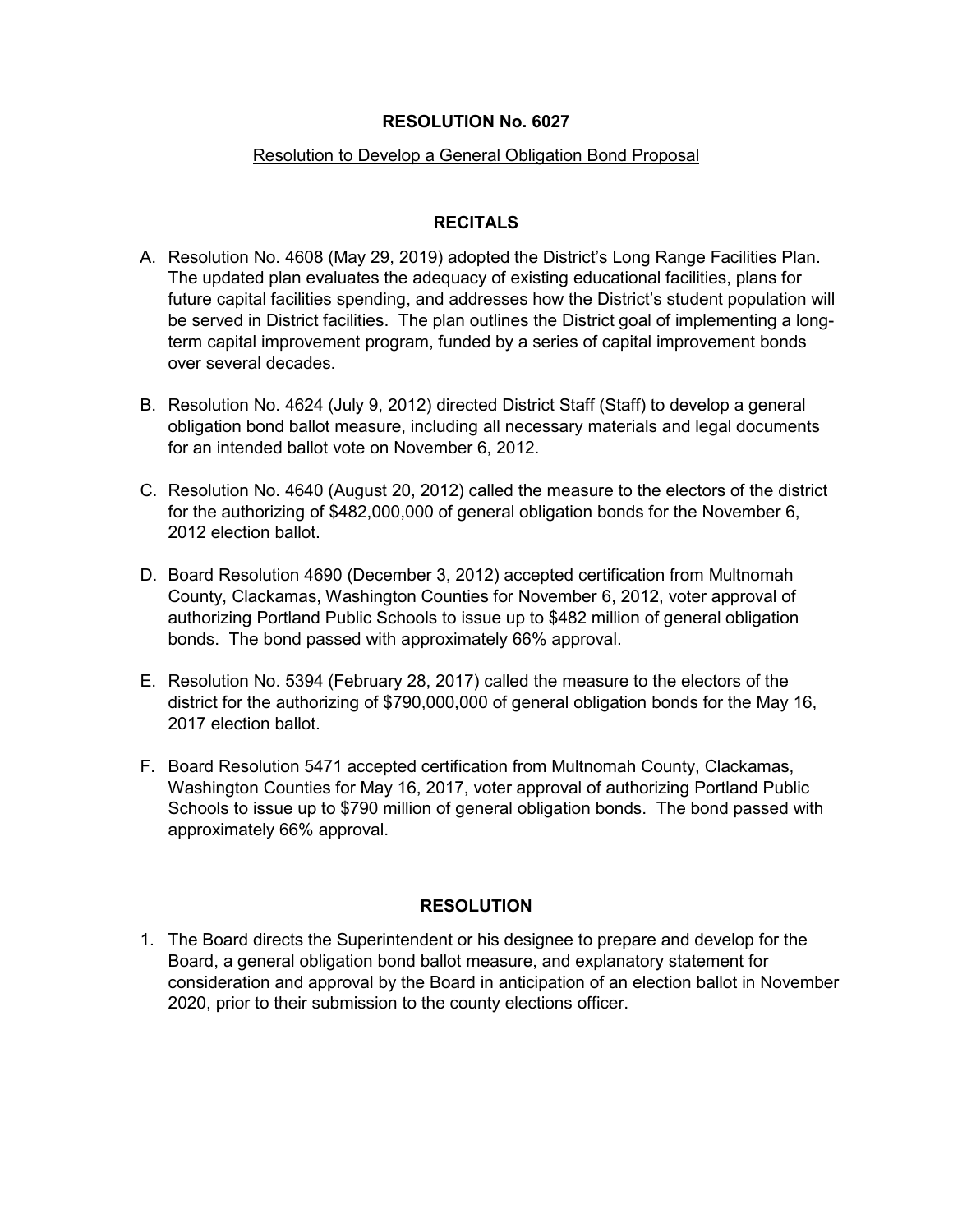

# **PORTLAND PUBLIC SCHOOLS OFFICE OF SCHOOL MODERNIZATION**

501 North Dixon Street / Portland, OR 97227 Telephone: (503) 916-2000

| Date:    | January 7, 2019                   |
|----------|-----------------------------------|
| To:      | <b>School Board</b>               |
| From:    | Dan Jung, Chief Operating Officer |
| Subject: | Capital Bond Planning             |

In early 2019 District Staff (Staff) began preliminary planning efforts in anticipation of a general obligation bond referral and vote.

In October 2019 the Board of Education (Board) created a School Improvement Board Committee (Committee) to review current and future capital improvement bond topics. The Committee has held 5 public meetings and has reviewed District capital planning information, previous/current bond documents, draft project decision criteria, and has discussed bond timing options. All meeting materials are available on the School Improvement Bond Committee website.

Based on adopted long term District capital plans and capital bond financing needs, two potential general obligation bond vote options have been discussed: November 2020 and November 2021. On November 7, 2019, and subsequent meetings, staff provided information delineating potential differences between a public bond vote in November 2020 and a vote in November 2021.

Portland Public Schools (PPS) Long Range Facilities Plan identifies general obligation bond votes at every four years for several decades (including November 2020). PPS has consistently communicated for many years, a plan to present a ballot to District voters in 2020. The only financial tool available to public school districts to support large scale capital improvements is via general obligation bonds. PPS has significant documented capital improvement needs that exceed over \$1 billion. Delaying a bond vote beyond November 2020 would further delay critical capital improvements.

On December 4, 2019, the Committee took into consideration the educational facility needs to support robust teaching and learning and the need to address critical facility safety and health issues, and asked that planning begin for a bond vote in November of 2020. Staff will proceed with bond planning in general conformance with the attached draft Bond Planning Schedule.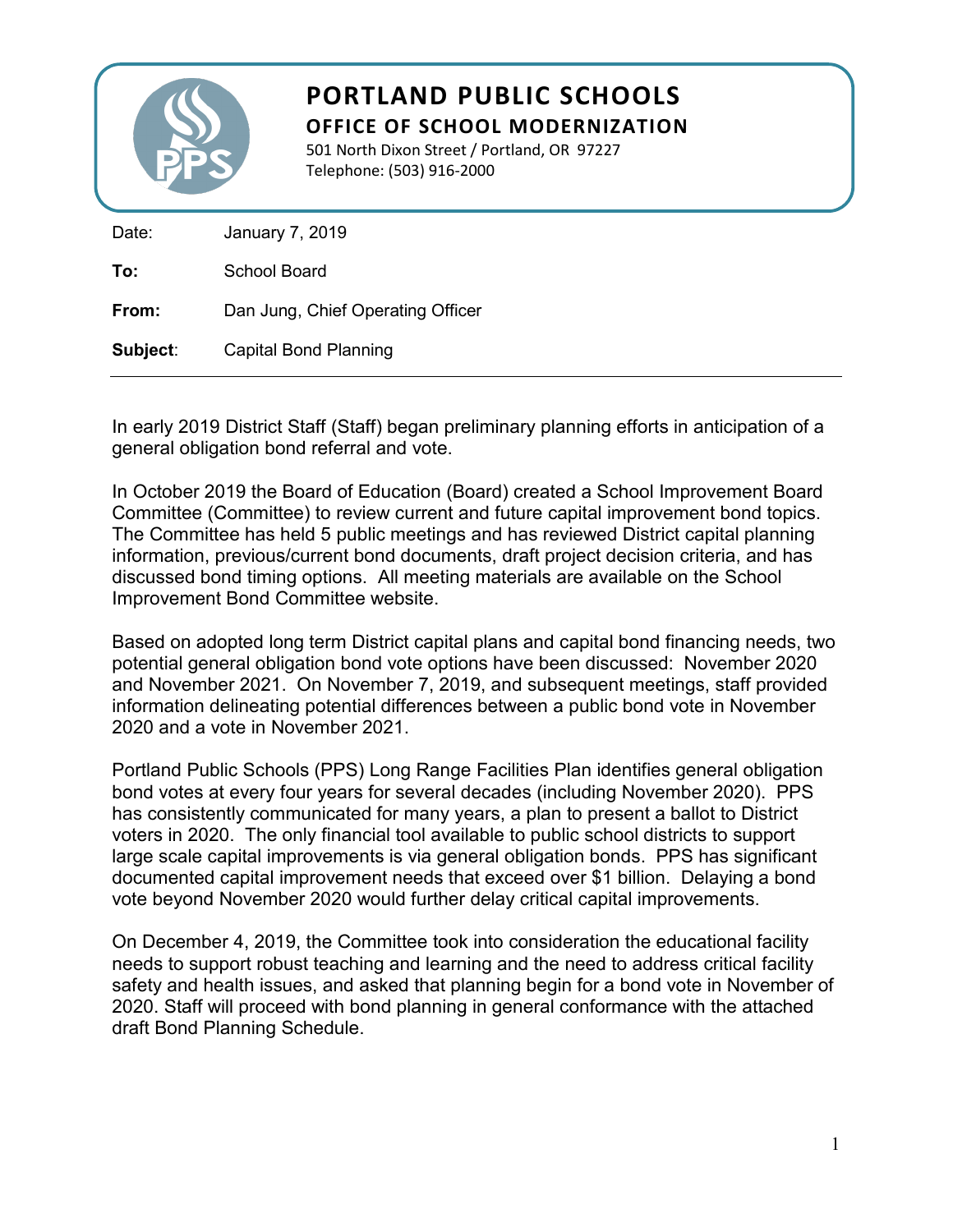Staff identified the need to determine timing of a bond vote no later than January 2020 to allow time to develop necessary voter documentation.

Attachments:

.

- Attachment A: 2020 Bond Schedule
- Attachment B: Board Resolution